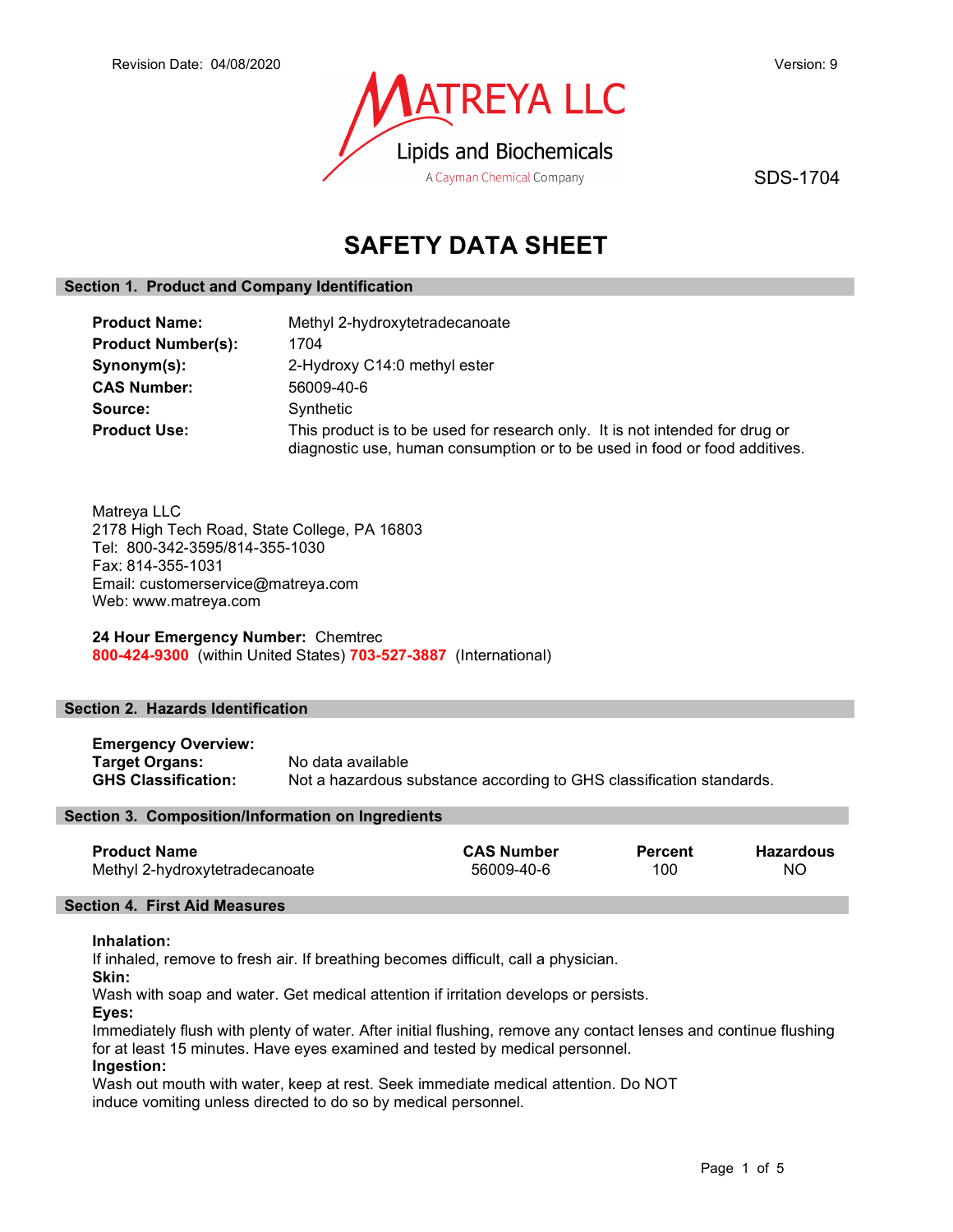#### Section 5. Fire Fighting Measures

#### Suitable extinguishing media:

Use dry chemical, alcohol-resistant appropriate foam, carbon dioxide, or water spray. Specific hazards arising from the chemical: No data available Special protective actions for fire fighters: No data available Special protective equipment for fire fighters: Wear breathing apparatus and use water spray to keep fire-exposed containers cool.

#### Section 6. Accidental Release Measures

### Personal precautions:

Wear appropriate personal protective equipment. After contact with skin, wash immediately with plenty of water.

### Environmental precautions:

Do not let product enter drains.

Methods and Materials for containment and cleaning up: Sweep up and keep in suitable, closed container for disposal.

#### Section 7. Handling and Storage

#### Precautions for safe handling:

Avoid contact with eyes, skin or clothing. Do not ingest. Use only with adequate ventilation. Keep sealed when not in use. Wear appropriate personal protective equipment.

#### Conditions for safe storage, including incompatibilities:

Recommended storage temperature: -20°C. Keep container tightly closed in a dry and well-ventilated place.

#### Section 8. Exposure Controls/Personal Protection

This product contains no substances with occupational exposure limit values.

#### Engineering Controls:

No specific ventilation required.

### Personal Protective Equipment:

### Respiratory protection:

Respiratory protection is not required. Where protection from nuisance levels of dusts are desired, use type N95 (US) or type P1 (EN 143) dust masks. Use respirators and components tested and approved under appropriate government standards such as NIOSH (US) or CEN (EU).

# Hand protection:

For prolonged or repeated contact use protective gloves. Recommended: Nitrile rubber Eye protection:

Safety eyewear should be worn at all times to avoid exposure to liquid splashes, mists, or dusts. Recommended: Safety glasses with side shields or goggles.

# Skin protection:

Protective clothing should be selected specifically for the working place, depending on concentration and quantity of the hazardous substances handled. Recommended: Lab coat

#### Section 9. Physical and Chemical Properties

Appearance: Solid Odor: No data available **Odor threshold:** No data available **pH:**  $\blacksquare$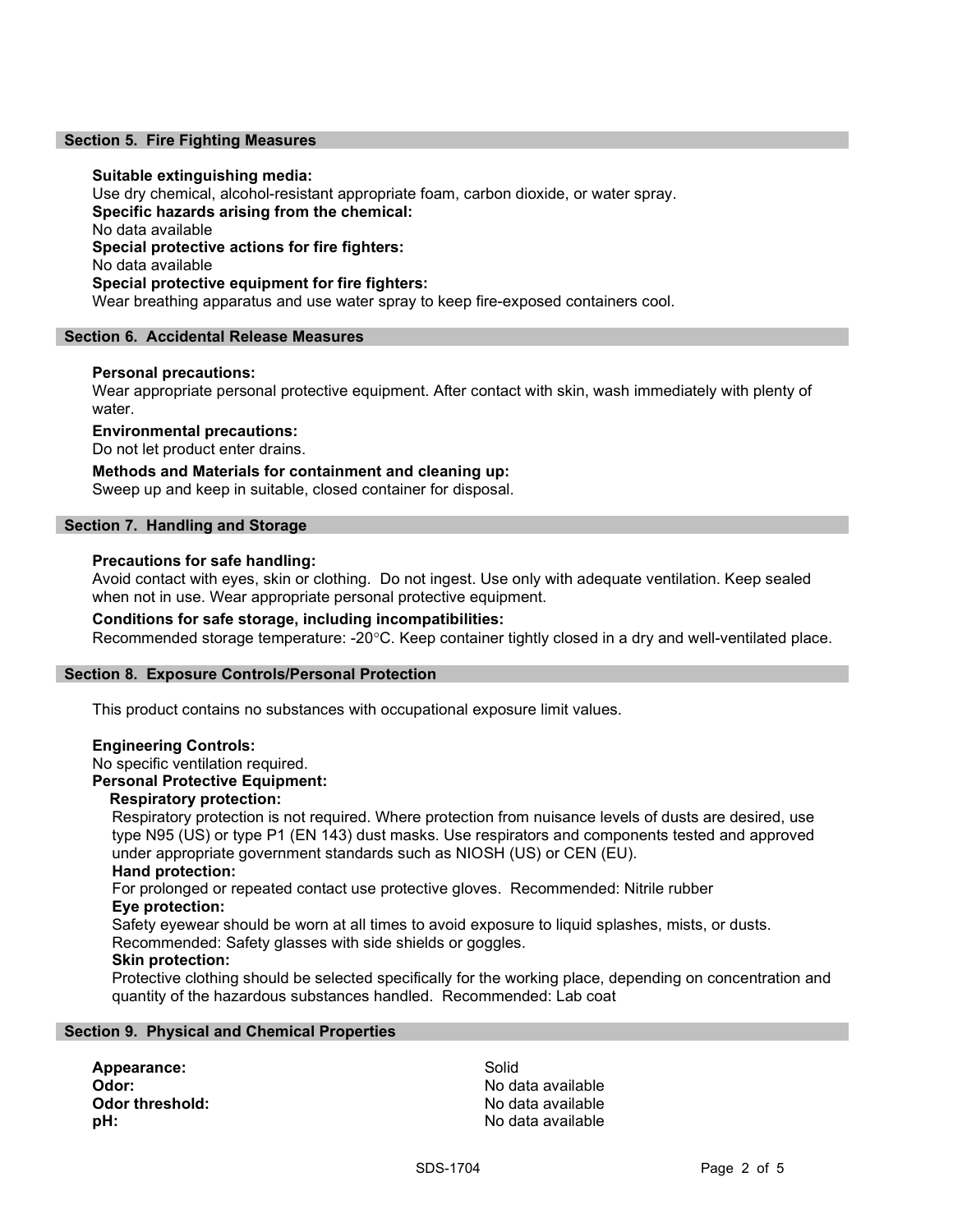- Melting/Freezing point: Melting/Freezing point: Initial boiling point and boiling range: No data available Flash point: No data available **Evaporation rate:** No data available Flammability (solid, gas): No data available Upper/Lower flammability or explosive limit: No data available Vapor pressure: No data available Vapor density: No data available Relative density: No data available Solubility (ies):<br> **Solubility (ies):** Chloroform, ethyl ether, methanol<br> **Partition coefficient (n-octanol/water):** No data available Partition coefficient (n-octanol/water): Auto-ignition temperature: No data available Decomposition temperature: No data available Viscosity: No data available Molecular formula: C<sub>15</sub>H<sub>30</sub>O<sub>3</sub> Molecular weight: 258
	-

#### Section 10. Stability and Reactivity

#### Reactivity:

Stable under recommended storage conditions.

Chemical stability: Stable under recommended storage conditions.

Possibility of hazardous reaction: No data available

Conditions to avoid: No data available

Incompatible materials: No data available

Hazardous decomposition products: No data available

### Section 11. Toxicological Information

# Acute toxicity:

No data available

Skin corrosion / irritation: No data available

Serious eye damage / irritation:

No data available Respiratory or skin sensitization:

No data available

Germ cell mutagenicity: No data available

# Carcinogenicity:

No component of this product present at levels greater than or equal to 0.1% is identified as a carcinogen or potential carcinogen by IARC, ACGIH, NTP or OSHA.

Reproductive toxicity: No data available

Specific target organ toxicity - single exposure: No data available

Specific target organ toxicity - repeated exposure: No data available

Aspiration hazard: No data available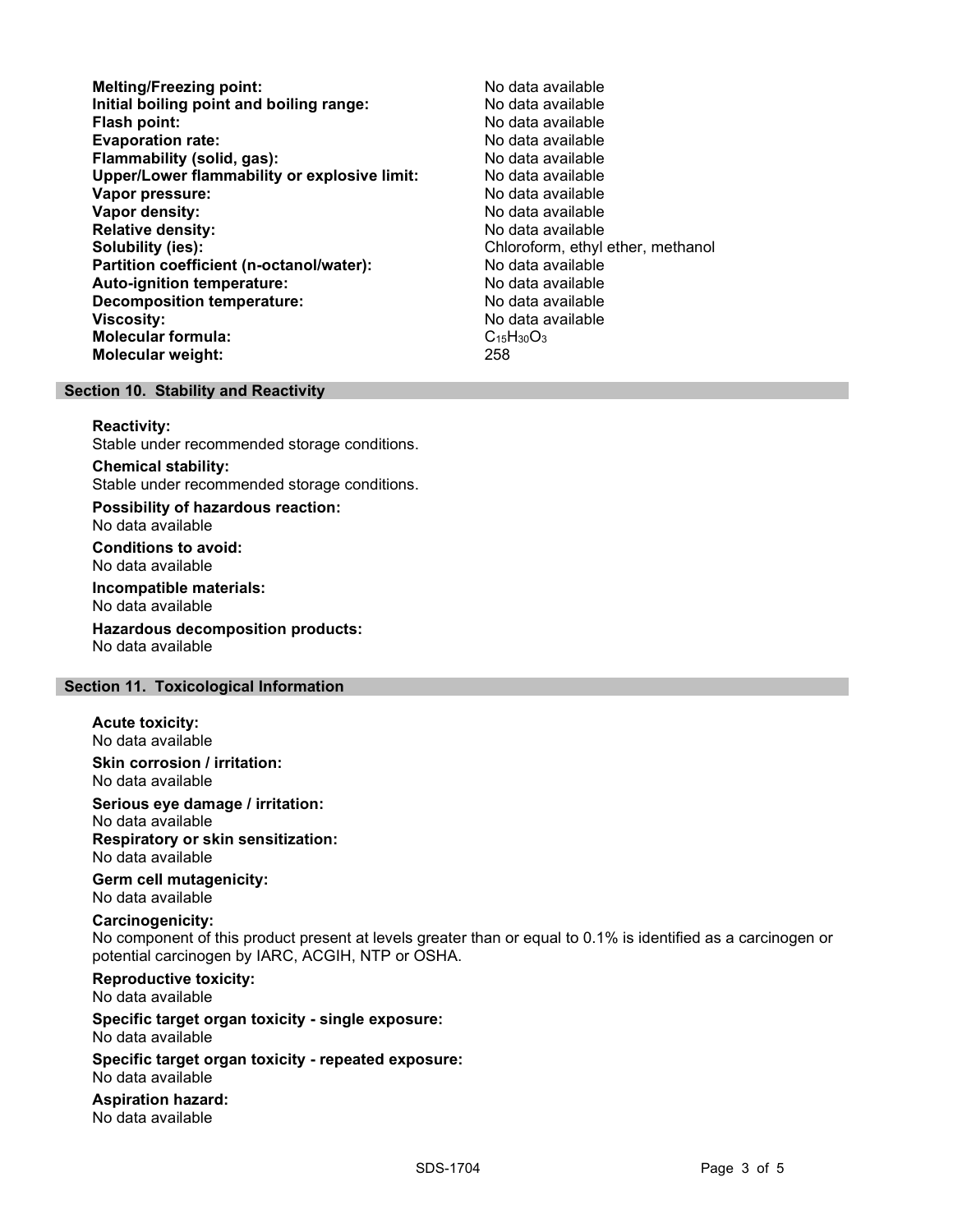#### Section 12. Ecological Information

#### Toxicity:

No ecological data available for this product. Persistence and degradability: No data available Bioaccumulative potential: No data available

Bioaccumulation: No data available

Mobility in soil: No data available Other adverse effects:

No data available

### Section 13. Disposal Consideration

#### Disposal methods:

Observe all federal, state and local environmental regulations.

#### Section 14. Transportation Information

| DOT (US)<br><b>UN Number:</b>                       | Not dangerous goods |
|-----------------------------------------------------|---------------------|
| <b>Land Transport ADR/RID</b><br><b>UN Number:</b>  | Not dangerous goods |
| <b>Maritime Transport IMDG</b><br><b>UN Number:</b> | Not dangerous goods |
| <b>Air Transport ICAO/IATA</b><br><b>UN Number:</b> | Not dangerous goods |

# Section 15. Regulatory Information

 Product Name CAS Number Methyl 2-hydroxytetradecanoate 56009-40-6

#### SARA 302 Components:

No chemicals in this material are subject to the reporting requirements of SARA Title III, Section 302.

#### SARA 313 Components:

This material does not contain any chemical components with known CAS numbers that exceed the threshold (De Minimis) reporting levels established by SARA Title III, Section 313.

#### SARA 311/312 Hazards:

No 311/312 SARA Hazards

#### California Prop. 65 Components:

This product does not contain any chemicals known to State of California to cause cancer, birth, or any other reproductive defects.

#### DSL/NDSL status:

This product contains the following components that are not on the Canadian DSL nor NDSL lists.